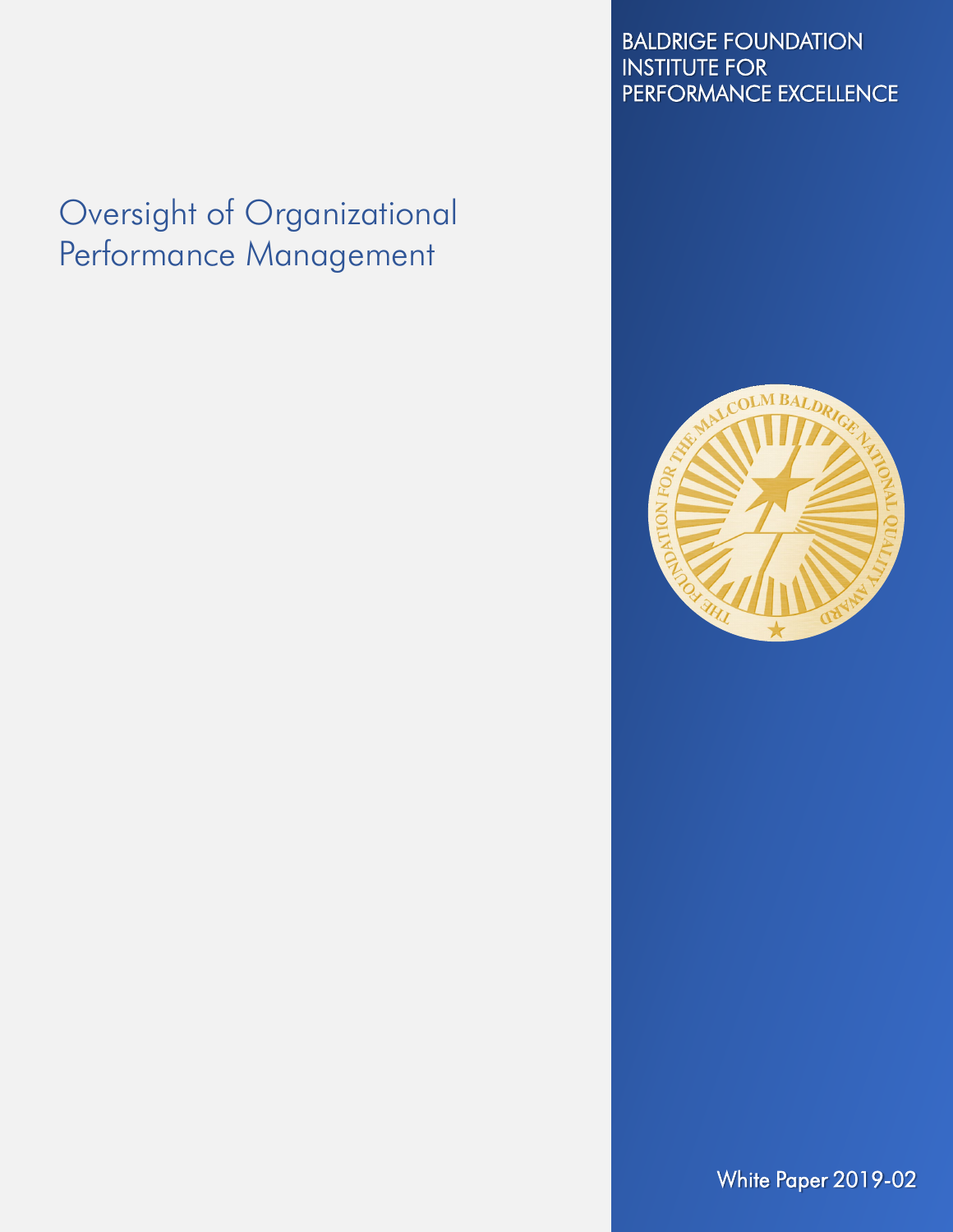# **Oversight of Organizational Performance Management**

P. George Benson College of Charleston March 28, 2019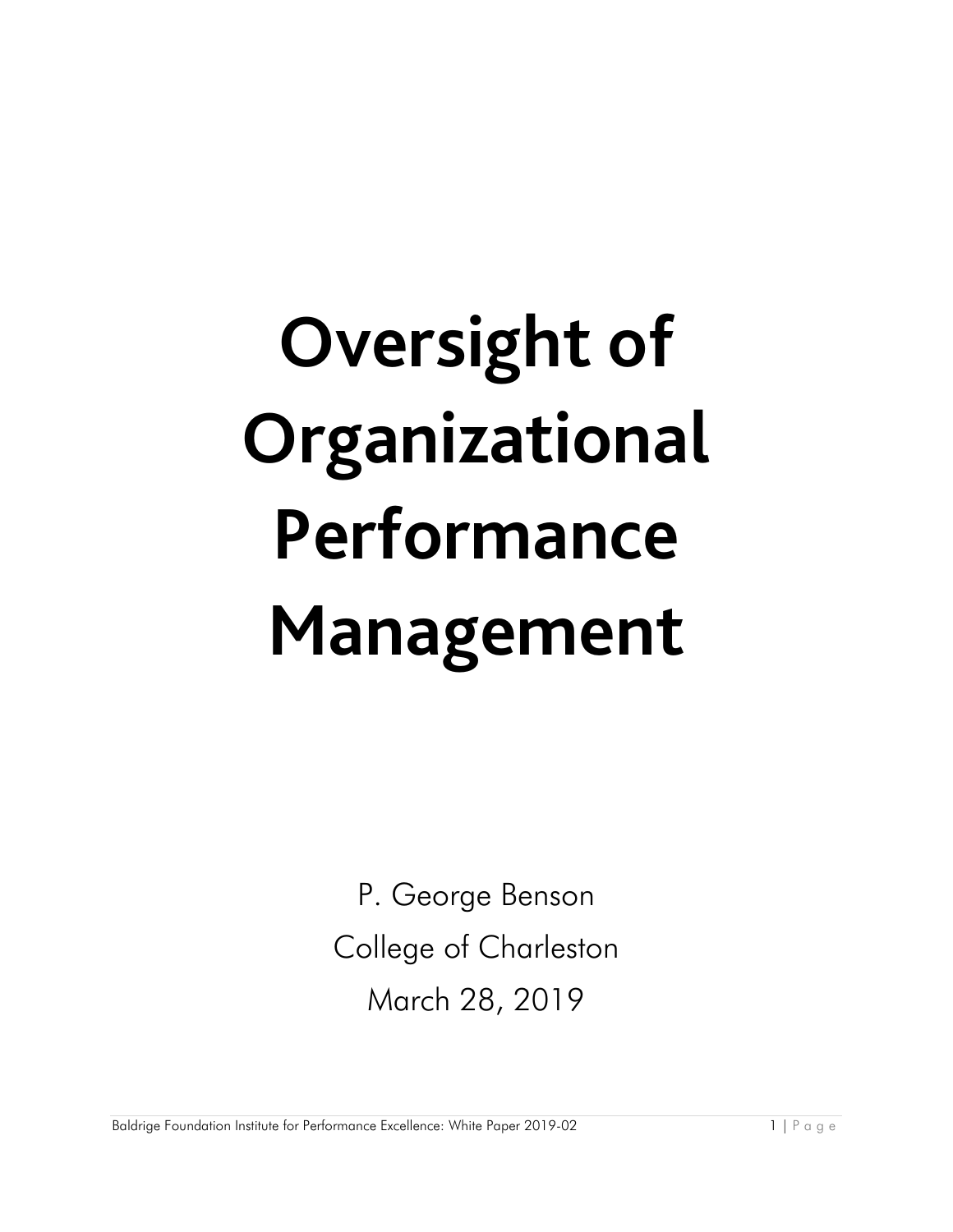#### **Introduction**

This paper discusses the need for improved oversight of organizational performance management by boards of directors. It identifies shortcomings in current oversight practice and suggests several ways that the systems approach to performance management presented in the *Baldrige Excellence Framework* can be used to overcome those shortcomings. More generally, the paper calls for boards to increase their use of systems thinking in fulfilling their oversight responsibilities.

#### **The Baldrige Excellence Framework**

The *Baldrige Excellence Framework* is a product of the Baldrige Performance Excellence Program which resides inside the National Institute for Standards and Technology (NIST), which is part of the U.S. Department of Commerce. The *Framework* was designed in the late 1980's to improve the quality, productivity, and competitiveness of U.S. manufacturing and service companies and small businesses. It is revised every two years. Its scope was expanded in the late 1990's and early 2000's to include education, healthcare, and nonprofit organizations. Thus, today the *Framework* supports performance management in organizations that range from manufacturing plants, to credit unions, to hospitals, to schools and universities, to government agencies, military units, cities, towns, and car dealerships.

The Baldrige Excellence Framework includes the Criteria for Performance Excellence; Core Values and Concepts; and a Scoring System with Process Scoring Guidelines and Results Scoring Guidelines. Over the last three decades the *Framework* has been successfully used by thousands of organizations across the U.S. and around the world to improve their performance management.

The term "performance excellence" is commonly used to describe the focus of the Baldrige Performance Excellence Program, its *Baldrige Excellence Framework*, and its Malcolm Baldrige National Quality Award. But people who are unfamiliar with these Baldrige initiatives often don't understand or even misinterpret the term "performance excellence". As a result, many don't grasp the purpose or the value of the initiatives and thus may not be drawn to them. And that's understandable. The term "performance excellence" is quite generic and far from being self-explanatory or even interesting.

In the context of the *Baldrige Excellence Framework*, performance excellence refers to excellence in the use of a systems approach in the management of organizational performance. It is through the use of the *Baldrige Excellence Framework* that an organizational performance management system can be designed, understood, evaluated, and improved. Thus, in this paper, the expression "organizational performance management" (OPM) is used when referring to the focus of Baldrige initiatives.

Of course, organizational performance management is a concept with many different operational approaches including Management By Objectives, Functional Management, and the systems approach advocated by the Baldrige Performance Excellence Program.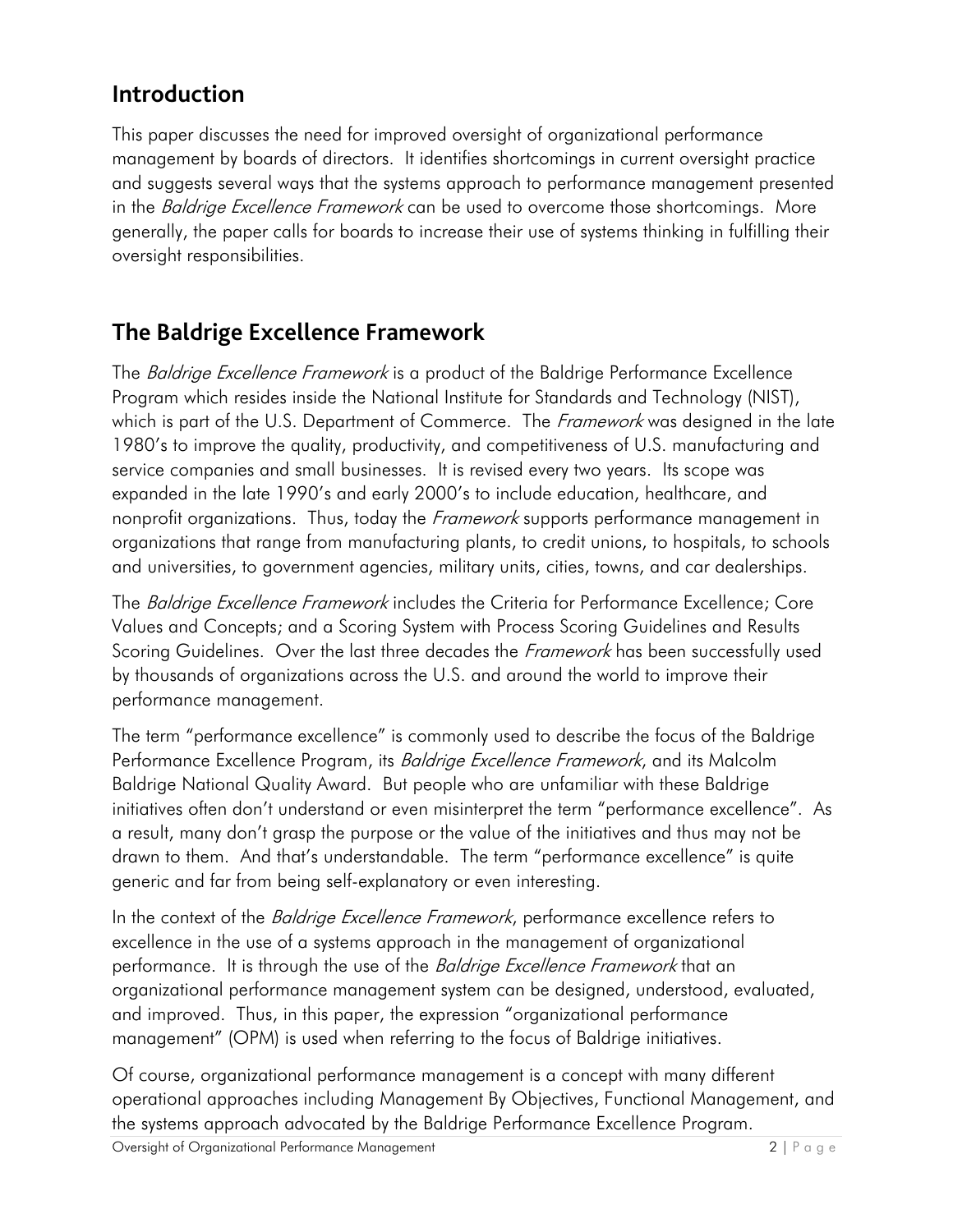## **Improving Organizational Performance Management (OPM)**

In general, there are three different levels or types of activity that are required to achieve and sustain excellence in the management of organizational performance: (1) Oversight, (2) Leadership, and (3) Execution. Oversight of OPM is the responsibility of the organization's board of directors; Leadership of OPM is the responsibility of the organization's senior executives; and day-to-day Execution of OPM is carried out by mid-level and below managers and the workforces they lead.

In practice, the *Baldrige Excellence Framework* is primarily used by those charged with level (3) responsibilities--the Execution of OPM. Their work includes the regular assessment and improvement of the day-to-day performance of the organizational system and its many subsystems and processes and their linkages.

Senior executives and especially boards of directors tend to be discouraged from using the Baldrige Excellence Framework due to its level of detail. The 2017-2018 Framework is 58 pages long and its Criteria for Performance Excellence includes about 370 questions.

In 2015, in response to the concerns of users and potential users of the *Framework*, The Baldrige Performance Excellence Program introduced a shorter, less complex version of the Baldrige Excellence Framework called the Baldrige Excellence Builder. It's been well received by college students and by organizations considering or just beginning to address OPM from a systems perspective. But it still does not fully meet the needs or expectations of many senior executives, nor has it yet encouraged boards of directors to embrace Baldrige's approach to OPM.

In a very recent step toward simplification and clarity, the Baldrige Performance Excellence Program reduced the 2019-2020 Criteria for Performance Excellence by 2 pages and has begun using the tag line, "Proven Leadership and Management Practices for High Performance."

#### **Amplifying the Baldrige Excellence Framework**

Over the years materials have been developed outside the Baldrige Performance Excellence Program to amplify and explain the Baldrige approach to OPM. Examples include Blazey and Grizzell (2017), Brown (2017), and Kendall and Bodinson (2016). And many consultants make a living doing the same thing. But very little of the writing and consulting has been aimed squarely at top executives or boards of directors.

One recent exception is John Vinyard's *Baldrige for Leaders* (2017). Vinyard steps through the Organizational Profile and the Seven Categories for the Criteria for Performance Excellence explaining why particular concepts and elements should be important and useful to executives. He explains the Criteria in the language of executives and in the context of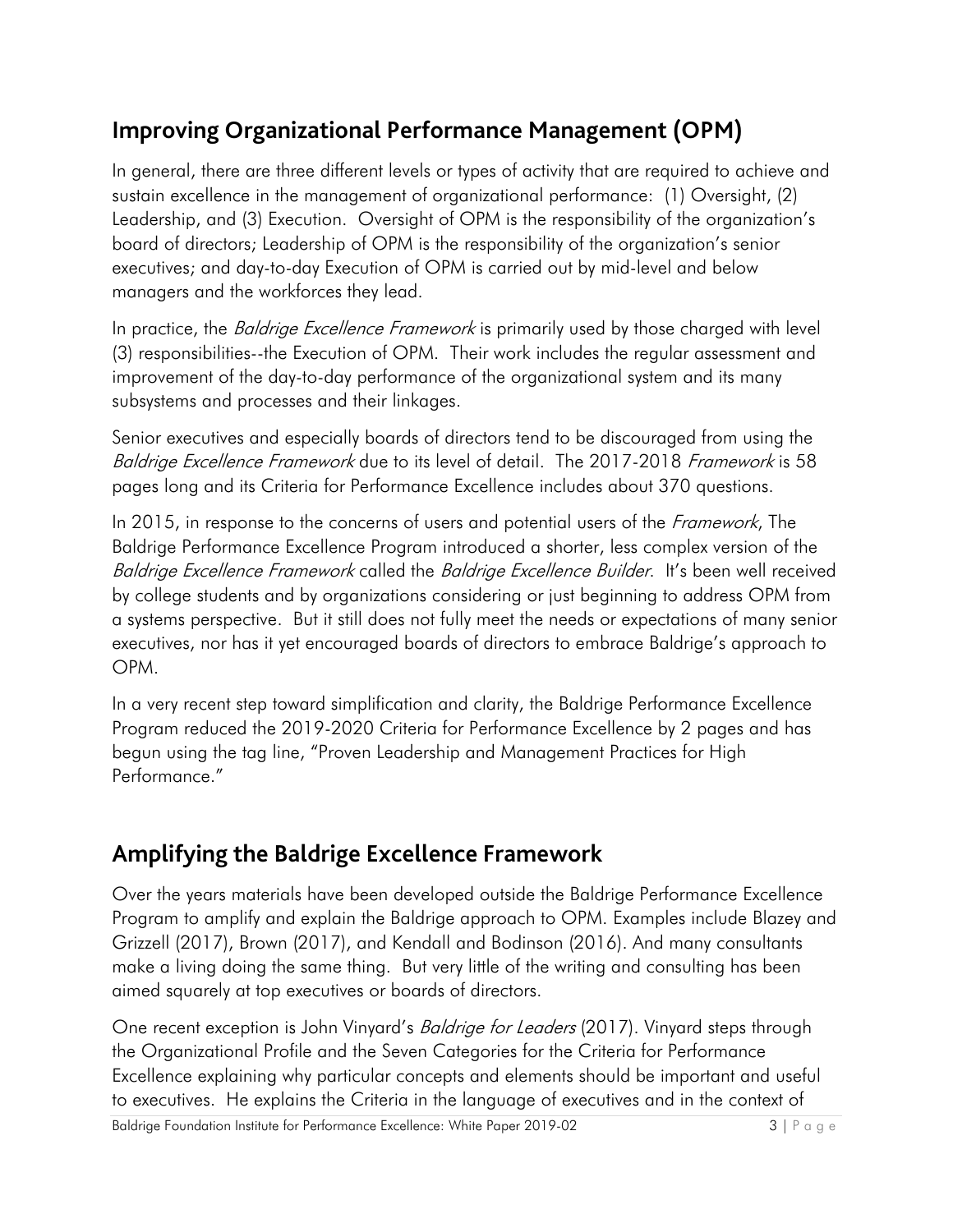functions and issues they deal with regularly. In so doing, he gives executives reasons to use the *Baldrige Excellence Framework* and ways to use it without needing to grasp all its details.

Another example, produced inside the Baldrige Program, is the book entitled Baldrige 20/20: An Executive's Guide to the Criteria for Performance Excellence (2011). It explains why executives should adopt the Baldrige approach to OPM. It does so by describing the stories, strategies, and results of Baldrige Award winners. It also introduces the Criteria for Performance Excellence and how it should be used.

But, with so little effort focused on convincing top executives of Baldrige's value, it's not surprising that their boards of directors lack familiarity with Baldrige and how it can be used to facilitate the board's oversight responsibilities.

The closest some boards get to Baldrige is when a senior executive tells the board that there are different possible "tools" that can be used to improve OPM. The executive then flashes a list on the boardroom screen that might include Lean, Six Sigma, Agile, TQM, ISO, Kaizen, and Baldrige. What such a list reveals is that the senior executive doesn't understand that Baldrige is a framework within which the other approaches or tools can be successfully applied. The other approaches generally focus on specific variables like waste or quality and are often applied on subsystems, not the entire organization. But it's the entire organization for which the board of directors has oversight responsibility, not particular subsystems.

By the way, even organizations that successfully employ the *Baldrige Framework* don't necessarily encourage their boards to use it. If they did, you would likely see more boards developing CEO Succession Plans that target executives with Baldrige backgrounds. Why? In order to improve the continuity of management practices across administrations.

So what materials or processes are available to help boards understand the value of using the Baldrige Excellence Framework and to facilitate their use of the Framework? Not much. I'm only aware of one two-page flyer that former Baldrige Excellence Program Director Harry Hertz and I developed about 13 years ago (National Institute of Standards and Technology, circa 2006). In my experience, most Baldrige-related materials, courses, and consultants focus on the Execution of OPM; a few focus on the Leadership of OPM; and hardly anyone focuses on or even thinks about the board's Oversight of OPM.

## **Board Oversight**

Boards of directors of publicly traded companies in the U.S. don't run their companies or make day-to-day decisions. Management does that. But the board has overall responsibility for the actions management takes and the resulting performance of the company. In short, management executes; the board oversees. That oversight function includes both monitoring and advising functions and is frequently described as "noses in, fingers out" (Browning and Sparks, 2015).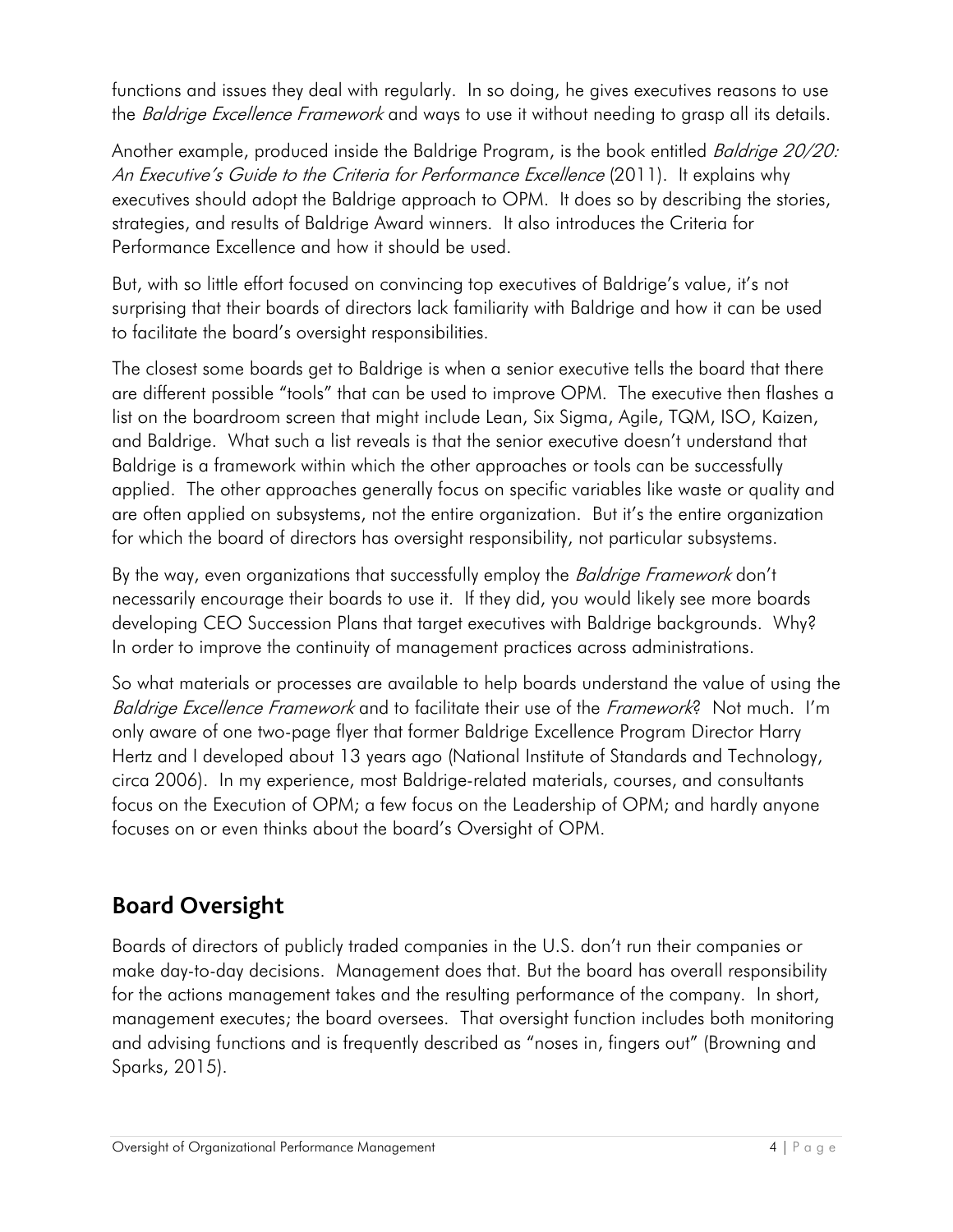The board acts for and on behalf of the company's shareholders and other stakeholders that are impacted by the decisions made by the executive team and the board. The board's primary duties are: (1) hiring and evaluating the CEO; (2) maintaining a succession process for developing or finding the next CEO; (3) ensuring an appropriate strategic plan is in place that includes the company's purpose, values, envisioned future, strategies to achieve the vision, and metrics to monitor the company's progress; (4) monitoring the execution of the strategic plan and keeping management focused on the long-term performance of the company; (5) monitoring the company's risk management process and (6) overseeing the company's performance in a wide variety of areas such as financial, marketplace, customer satisfaction, product and service quality, corporate culture, talent management, cybersecurity, etc. (Tricker, 2015; Browning and Sparks, 2015; and Monks and Minow, 2011).

All six primary responsibilities either contribute directly to the company's management of organizational performance or support the board's oversight of performance management. And together those responsibilities illustrate the level of complexity the board must deal with in fulfilling its fiduciary duty to shareholders and other stakeholders.

## **Dealing with Complexity in OPM**

Organizations are complex human activity systems and their oversight requires both "reductionist thinking" (also called analytical or scientific thinking) and "systems thinking" (Chapman, 2015; Checkland, 1981). The former reduces or simplifies complexity; the latter takes the complexity into consideration and keeps the big picture in focus. Because it's natural for humans to simplify complex situations and because analytical thinking is a powerful approach to problem-solving that we've all been taught in school, people readily apply analytical thinking even to the point of overuse and to the exclusion of systems thinking, which most people have not been taught to use.

Reductionist thinking presumes that an organization can be understood and improved by analyzing the components of the organization. It simplifies organizational complexity by breaking down the problem of interest into progressively smaller parts that can be more easily evaluated and understood.

But this approach tends to ignore the linkages and relationships between components. It also focuses attention away from the system as a whole and the behaviors and problems that only emerge at the system level, not at lower levels of the system. A system is more than a collection of its parts.

Systems thinking--also called holistic thinking--retains and exploits the complexity of the system in seeking answers to questions. It recognizes that different behaviors and issues emerge at different levels of a system. And it encourages movement between system levels in looking for solutions, particularly upward movement. Upward movement both changes the perspective and the nature of the existing complexity in ways that reductionist thinking avoids (Jackson, 2003).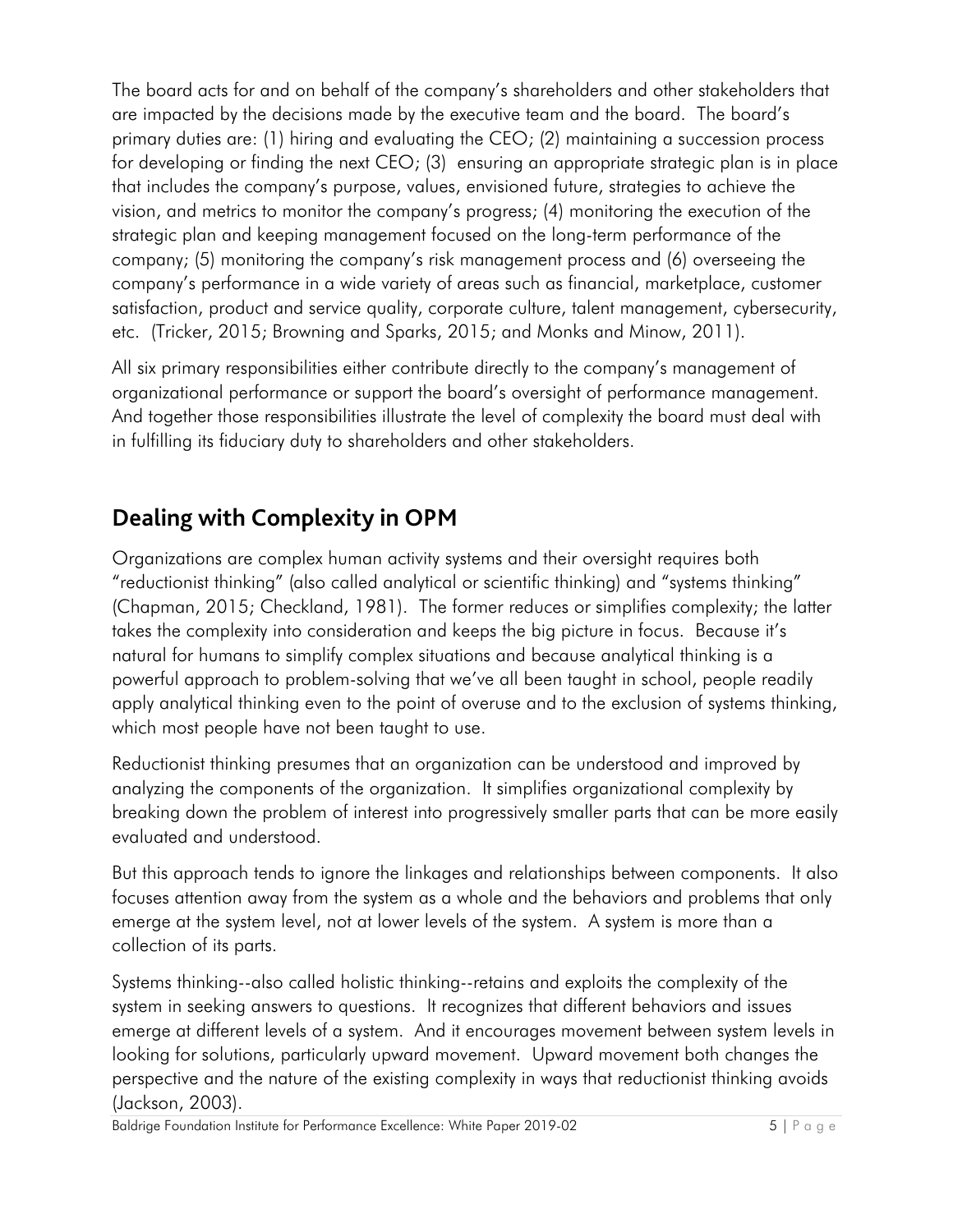For example, if your task is to evaluate the performance of a department, you generally focus on the performance of a group of people, and the relationships between and among them. But if you move upward in the system to the division level, you introduce a different view of the problem. The focus shifts to the evaluation of the department as one of many departments and to the relationships between and among those departments. Upward movement introduces new relationships; downward movement tends to dismiss relationships. And, more generally, systems thinking can help provide an understanding of the complex content in which reductionist thinking takes place.

The language of systems is particularly well suited for dealing with the complexity of overseeing, leading, and executing organizational performance management.

Over reliance on purely reductionist approaches in the oversight of an organization's performance is clearly a mistake. It's well known that if you focus on the optimization of the performance of each subsystem in isolation, you won't optimize the performance of the overall system.

Systems thinking and reductionist thinking are complementary. One is not better than the other. Each can provide insights that don't follow from the other (Chapman, 2005).

For several reasons, it is a constant challenge for boards of directors to regularly apply both reductionist and systems thinking:

(1) Much of the board's work is required to be done in committees which are focused on particular subsystems (Audit Committee, Compensation Committee, Governance Committee, etc.)

(2) The length and the complexity of the materials that management provides for directors to use in preparing for each board meeting, the "Board Book," often runs well into the hundreds of pages. Including committee materials, a length of 400 to 500 pages is not unusual. Thus, in preparing for meetings, directors are effectively encouraged to simplify and reduce the content and complexity of the materials.

(3) The Board Books are generally organized by division or subunit and, thus, directors are encouraged to focus on the material subunit by subunit rather than on the system. Further, the linkages between subunits often are not featured.

(4) Oral presentations by senior executives during board meetings are generally presented by division or subunit with the financial impact on the entire corporation featured, but probably not its effects on other corporate-wide results such as workforce culture or customer satisfaction. Nor is there likely to be a routine description of the subunit's impacts on other subunits, such as the sharing of best practices.

All four points tend to encourage reductionist thinking on the part of the board. And points (2), (3), and (4) suggest that management can have a significant impact on whether the board routinely does or does not apply systems thinking.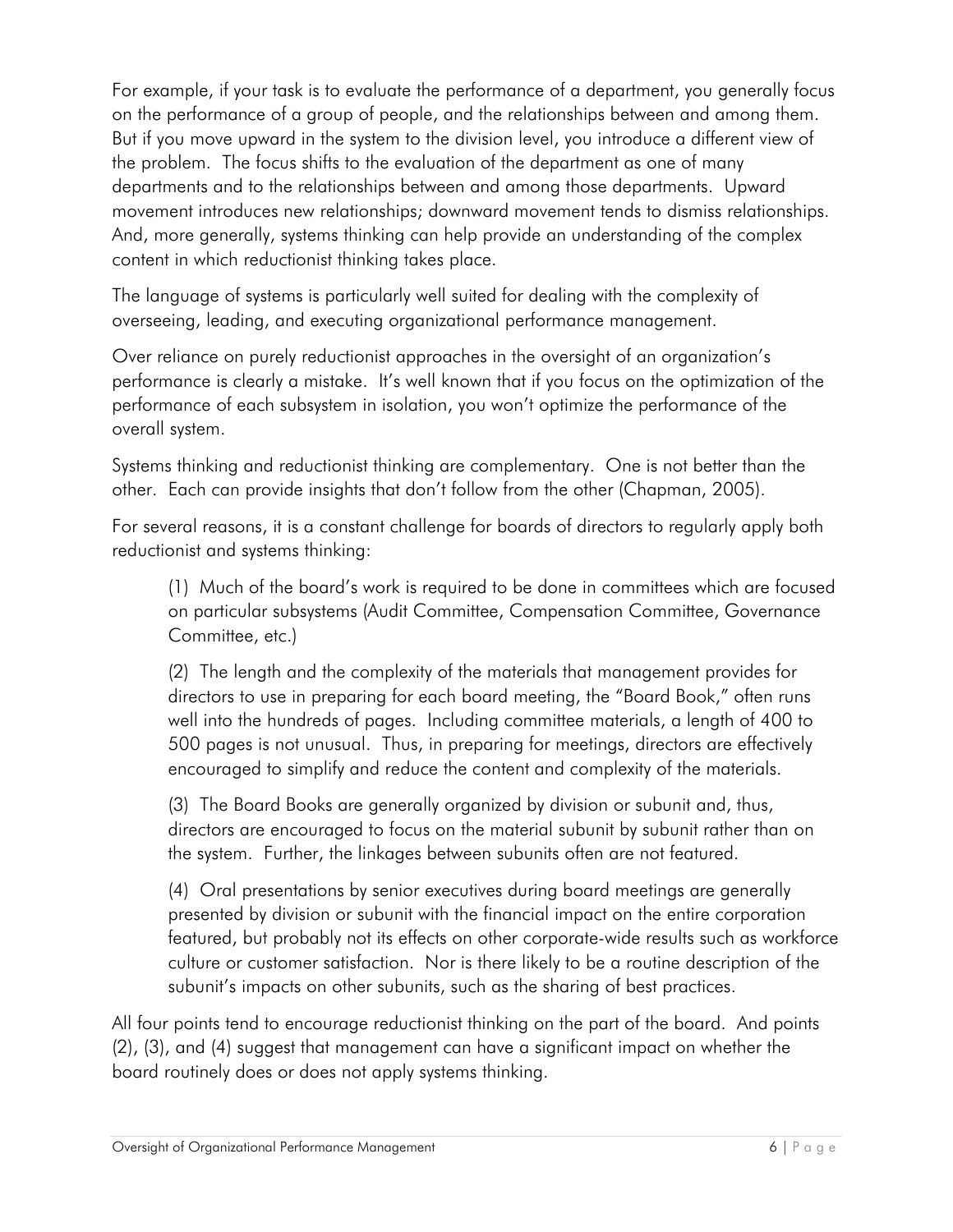Of course, the information lacking in points (3) and (4) may well be presented at subsequent board meetings. In fact, it probably will be. But by presenting the information sequentially over time, the board's ability to assess the performance of the entire system and the firm's OPM at any one point in time is difficult or even impossible. In general, the routine sequential presentation of partial performance management issues and results--unless carefully coordinated over time, kept available to the board over time, and reviewed as needed--can make systems thinking quite challenging.

#### **The Increasing Complexity of Board Oversight**

In recent years, because of the organic evolution of corporate governance and outside pressures from investors, proxy advisory firms, and government agencies, boards have begun to adopt governance guidelines and policies that encourage different styles of thinking. For example, guidelines targeted at improving the diversity of boards with respect to gender, race, experience, age, and ethnicity are designed to bring a wider set of opinions and backgrounds to the table.

But recent calls for cognitive diversity--are particularly interesting in the context of the board's oversight of OPM. Cognitive diversity refers to differences in perspectives and information processing styles (Reynolds and Lewis, 2017). Cognitive diversity prevents boards from being composed of like-minded directors, who, when dealing with complex situations and problems, may all go down the same rat hole. Interestingly, Reynolds and Lewis demonstrate that cognitive diversity cannot be predicted by factors such as gender, age, or ethnicity. This means that having a diverse board -- in the usual sense--does not guarantee that the board will be cognitively diverse. Thus, for the benefit of the board's oversight function -- which requires both reductionist and systems thinking--cognitive diversity should be openly and vigorously pursued.

Boards are also being pressured by socially conscious investors to think more broadly about the effects of corporate decisions. Such investors are said to emphasize Environmental, Social, and Governance (ESG) issues in making their investment decisions. Is the firm a steward of nature? How does the firm treat its employees, customers, suppliers, shareholders, and the communities where it operates? What are the governance policies of the executive team and the board of directors? Is diversity a priority? Is the level of executive compensation appropriate?

The materiality of ESG issues will differ from company to company. For example, climate change may be relevant to a manufacturer, but not to a financial services company. But for most companies and their boards the oversight of ESG issues adds new breadth and depth to the management of organizational performance. Think of this as another step in the evolution of OPM. And with each new step a boards' oversight responsibilities become more significant, more complex, and more holistic. This again emphasizes the need for cognitively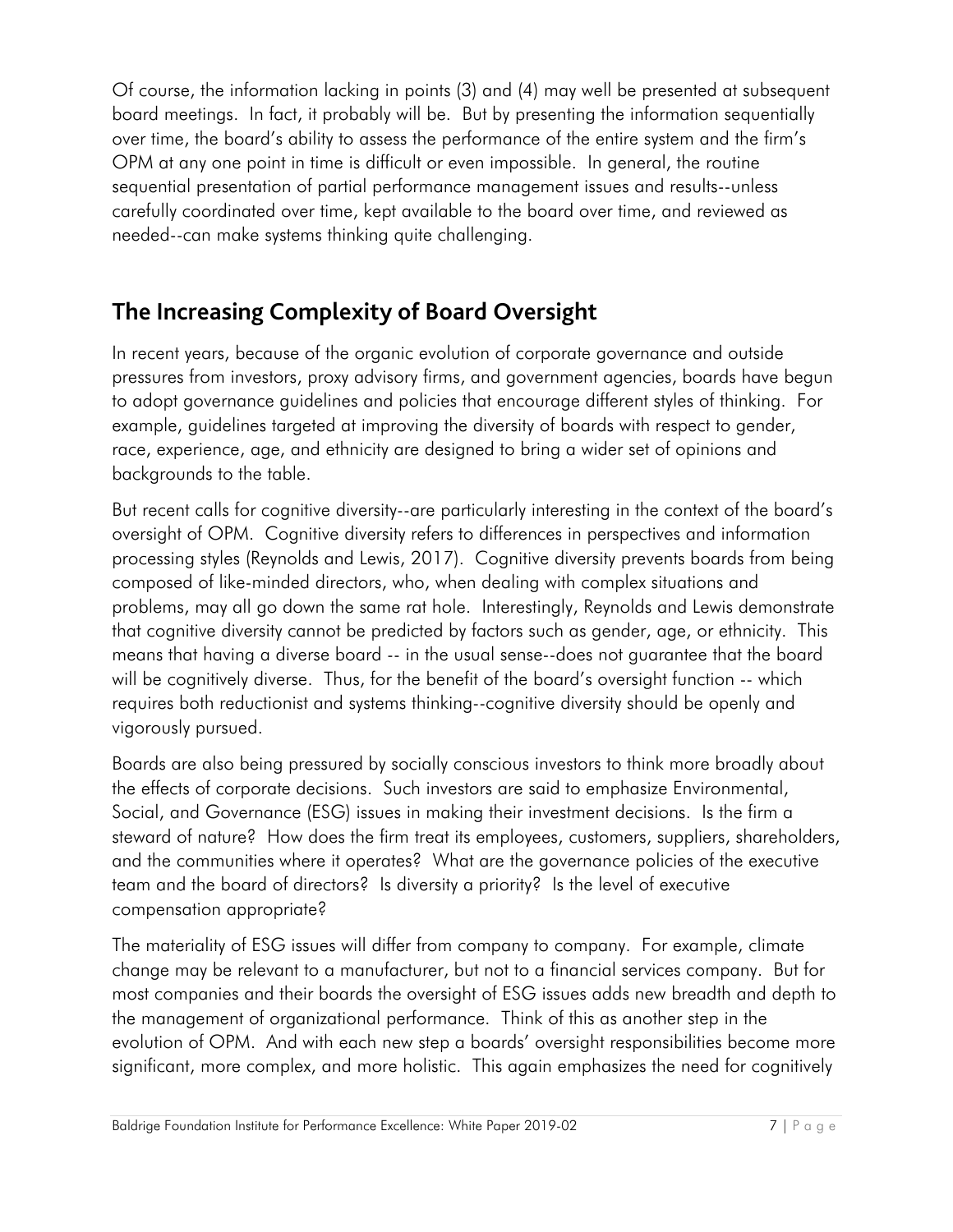diverse boards and oversight systems that routinely and formally require both reductionist and systems thinking.

#### **Using the** *Baldrige Excellence Framework* **to Improve Oversight**

Despite the length and level of detail of the *Baldrige Excellence Framework*, it can be easily used to improve any board's oversight functions. It's not necessary to understand the overall implementation of the *Framework*. Instead, use your reductionist thinking instincts and just look at individual pieces of the Criteria for Performance Excellence and consider how they might be used to assist the board. Here are a few examples:

(1) The 2017-2018 Criteria for Performance Excellence lays out roughly 370 questions across the Organizational Profile and Seven Categories: 1. Leadership; 2. Strategy; 3. Customers; 4. Measurement, Analysis, and Knowledge Management; 5. Workforce; 6. Operations; and 7. Results. Pick a category that you'd like to know more about in the organization that you oversee and scan the questions posed in that Category. You'll either find questions that you can ask management directly, or the existing questions can be used to trigger your own personalized question.

For example, here is a question you will find in the Leadership Category: "How do you address and anticipate legal, regulatory, and community concerns with your products and operations?"

In the Customer Category: "How do you obtain information on customers' satisfaction with your organization relative to your competitors?"

In the Operations Category: "How do you deal with poorly performing suppliers?"

(2) Use the list of questions in each Category to help you identify gaps in the management of organizational performance or in the board's oversight of OPM.

(3) Excellence in oversight of OPM requires a relatively deep knowledge of the organization that may take a new director a year or more to acquire. To this end the Baldrige Excellence Framework's Organization Profile can be very helpful in the process of onboarding new directors. Have management complete the Organization Profile and use it in the orientation process for new directors. It will help them understand the organization's purpose, vision, workforce, customers, suppliers, regulatory environment, competitive position, organizational performance management systems, etc. Be sure to put the Organizational Profile on the board's portal for future reference.

(4) The organization's overall performance is a function of the activities in the first six Categories of the Criteria. Thus, many of the questions in the Seventh Category-- Results--redirect your attention back to the first six categories and their impact on the overall results. So, if you are looking for explanations for reported organizational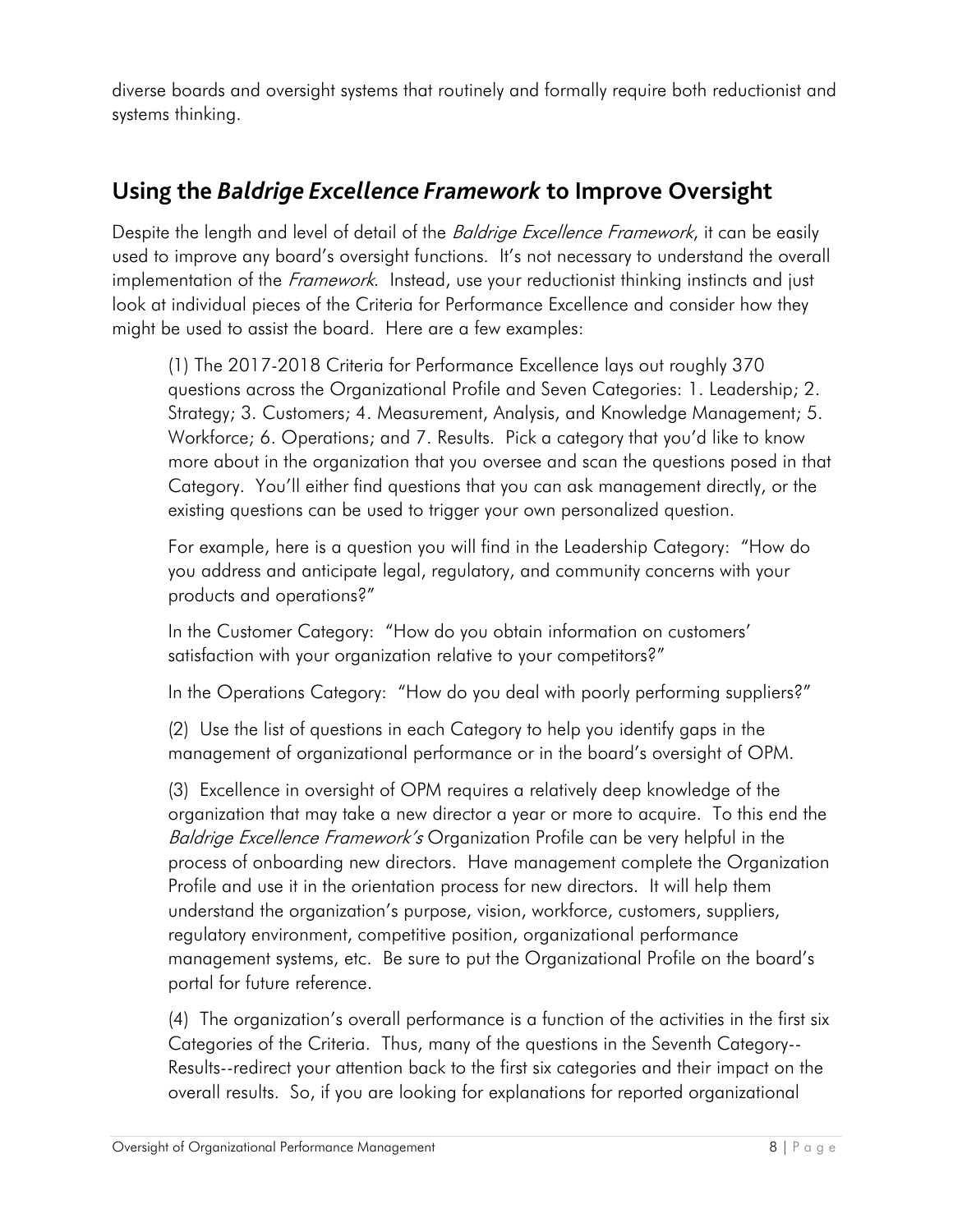performance or ways to improve performance, scan the questions in the Results Category and the Notes below the questions.

(5) Use the chains of related questions that flow from the Organizational Profile to the six Categories and on to the Results Category to develop systems-level questions for management.

(6) For reasons previously noted, other than through financial and market results, most boards spend relatively little time discussing and learning about the systems-level view of their company and the impacts of the company's subsystems on each other and on the overall performance of the corporate system. Similarly, little time is spent thinking about and discussing the board's overall system of oversight and how it should evolve and improve. One simple approach to encourage and stimulate the board's attention to both of those systems is to develop and use systems charts. That is, charts that provide a systems view of the organization. One such chart appears in the *Baldrige Excellence Framework* and is shown in Figure 1. It summarizes the Criteria for Performance Excellence and can serve as a generic representation of a corporation's performance management system.

The board should encourage management to use system charts in board books and in their board meeting presentations. Systems charts establish context; help directors better understand and visualize system complexity; and prompt relevant system-oriented questions that rarely arise during reductionist presentations. Boards should also regularly use system charts in their committee meetings and executive sessions. And the most useful charts should be organized and maintained in the Resource Section of the board's portal for future reference. Individual directors should consult them when preparing for board meetings.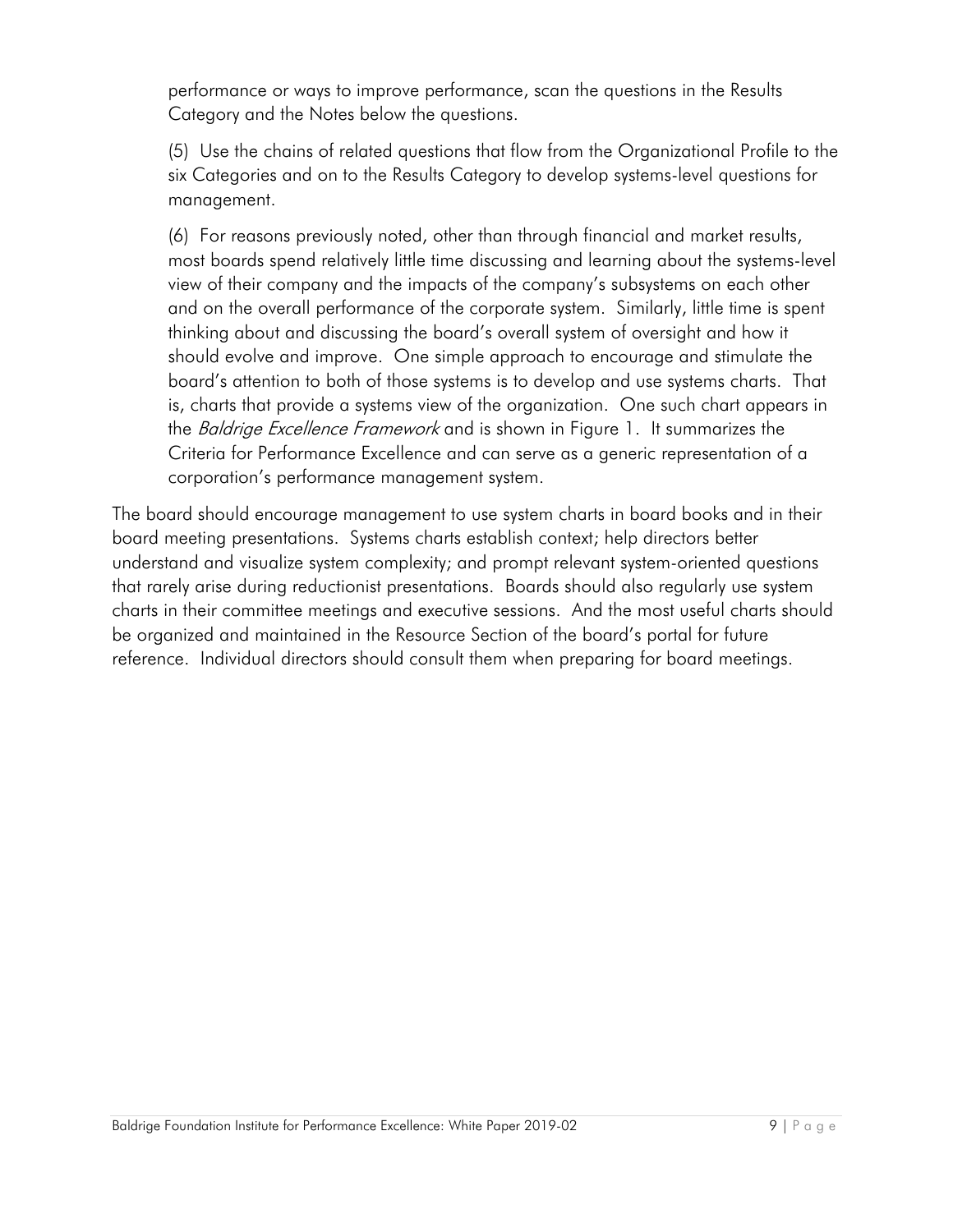## **Ill Criteria for Performance Excellence Overview and Structure**

#### **Criteria for Performance Excellence Overview: A Systems Perspective**

The performance system consists of the six categories in the center of the figure. These categories define your processes and the results you achieve.

Performance excellence requires strong Leadership and is demonstrated through outstanding Results.

The word "integration" at the center of the figure shows that all the elements of the system are interrelated.

The center horizontal arrowheads show the critical linkage between the leadership triad (on the left) and the results triad (on the right) and the central relationship between the Leadership and Results categories.

The center vertical arrowheads point to the Organizational Profile and the system foundation, which provide information on and feedback to key processes and the organizational environment.



From Baldrige Performance Excellence Program. 2019. 2019–2020 Baldrige Excellence Framework: Leadership and Management Practices for High Performance. Gaithersburg, MD: U.S. Department of Commerce, National Institute of Standards and Technolog[y. https://www.nist.gov/baldrige.](https://www.nist.gov/baldrige)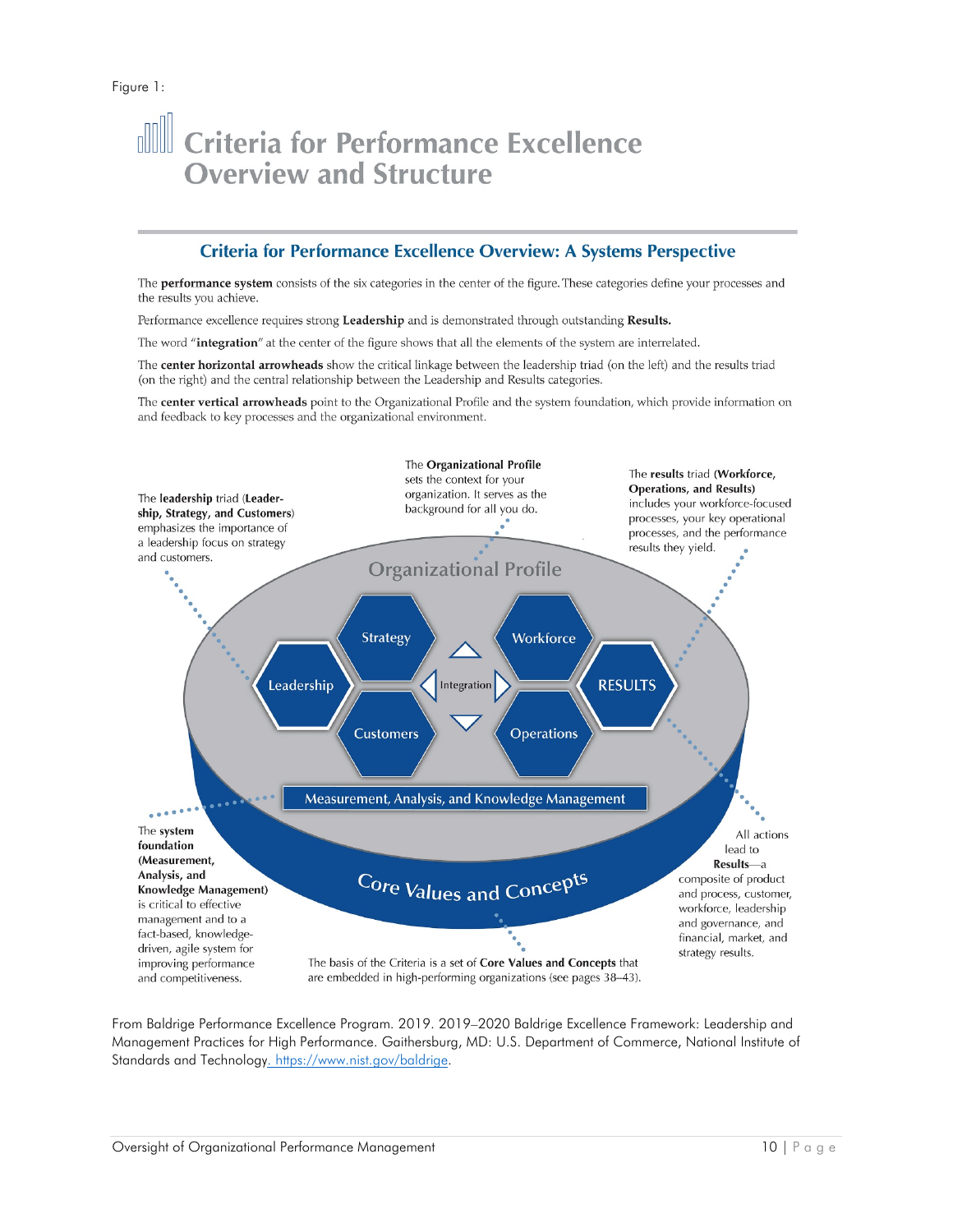While these six ad hoc approaches to using the *Baldrige Excellence Framework* will certainly help to improve a board's oversight of OPM, a more systemic approach to OPM oversight is needed. One could be developed using the *Baldrige Excellence Framework* as a starting point, but it must be developed specifically for boards of directors. That is, it must be expressed in the language of boards and corporate governance. It must take into consideration the legal and fiduciary responsibilities of the board, the diversity of the board, the severe time constraints that boards work under, the sequential nature of the board's annual agenda, etc. Don't be concerned that it doesn't reflect the language, interests, or needs of Leadership-level executives or Execution-level managers. Only the board of directors performs the Oversight function.

#### **Conclusion**

Over the last three decades, corporations have been strongly influenced by a number of different forces including institutional investors, federal and state governments, proxy advisor firms, and shareholder activists. And as companies have been pressured to evolve, so have their boards. The scope, complexity, and importance of the board's oversight role have dramatically increased since the 1990's driven by the force's noted above and events such as the Enron debacle in 2001 (Tricker, 2015) and the Great Recession. Charan (2005) describes the board's oversight role as evolving from ceremonial to liberated to progressive.

By the way, this evolution has benefited significantly from the guidance of professional organizations such as the National Association of Corporate Directors and Executive Education Programs for Directors at several of the countries' top business schools.

The primary message of this paper is that boards need more support in the recognition, characterization, and exploitation of organizational complexity. Boards need to be able to reduce the complexity they face and to exploit that complexity. They do well with the former, the latter is problematic. The *Baldrige Excellence Framework* is helpful in this regard. It provides a systems approach for understanding and exploiting the complexity of organizations. In organizations in more than 120 countries worldwide, it is used by management to facilitate systems thinking. But for this framework to be widely used by boards, a version of it needs to be produced specifically for boards. Or, a vehicle needs to be developed that interprets the *Baldrige Excellence Framework* for boards and explains how it and systems thinking can be used in the board's oversight of organizational performance management.

Since the quality revolution that swept the Western World in the 1980's and 1990's, executives have been encouraged to use systems theory and systems thinking in managing organizational performance. It's time for boards to rethink their duties and responsibilities in light of the increasing complexity they face and to formally increase their reliance on systems approaches to corporate oversight.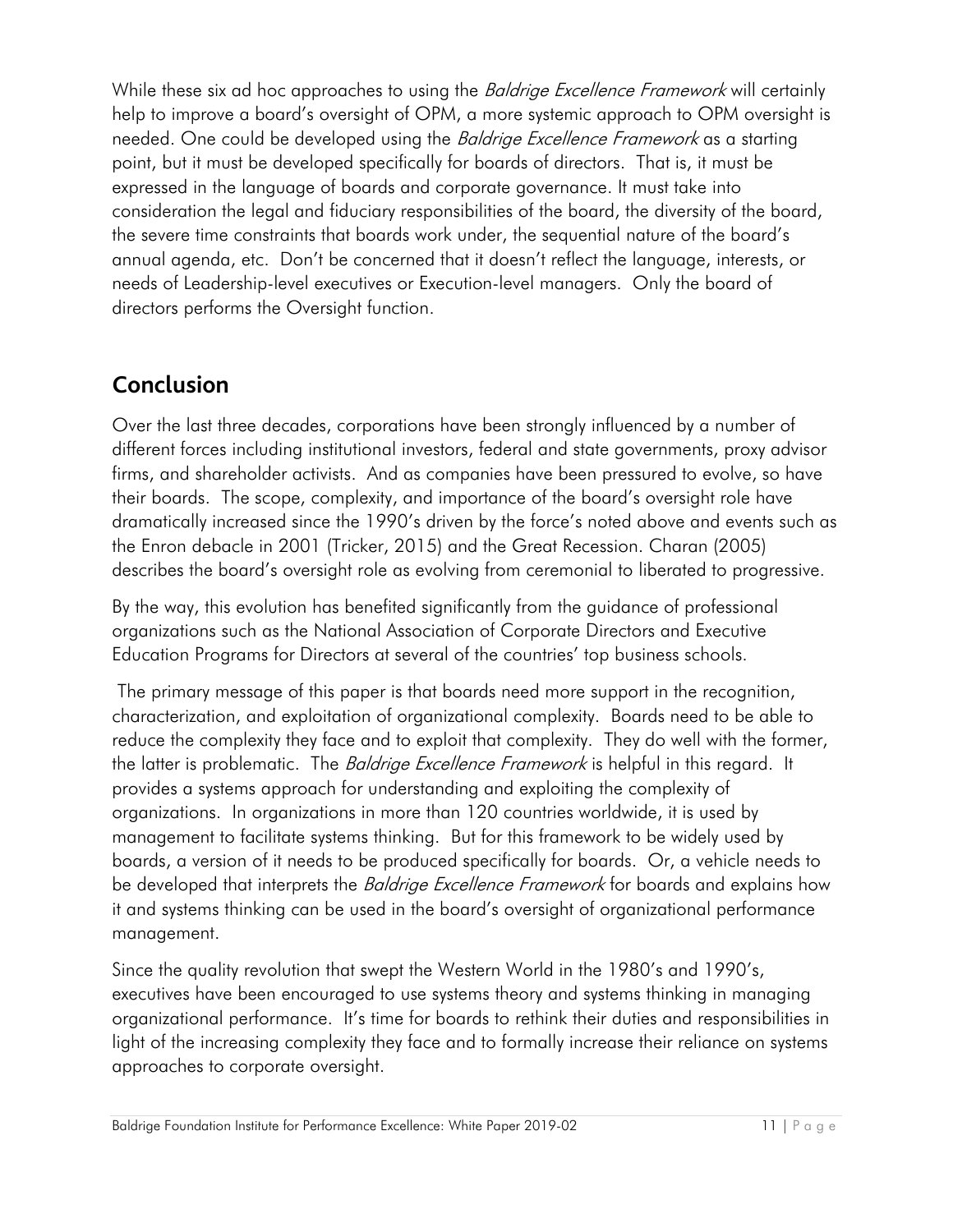#### REFERENCES

- "A Baldrige Perspective for the Boards of Directors," National Institute of Standards and Technology, U.S. Department of Commerce, Circa 2006.
- Baldrige Performance Excellence Program. 2019. 2019–2020 Baldrige Excellence Framework: Leadership and Management Practices for High Performance. Gaithersburg, MD: U.S. Department of Commerce, National Institute of Standards and Technolog[y. https://www.nist.gov/baldrige.](https://www.nist.gov/baldrige)
- Baldrige 20/20: An Executive's Guide to the Criteria for Performance Excellence, Baldrige Performance Excellence Program, August 2011.
- *Baldrige Excellence Builder*, Baldrige Performance Excellence Program, January 2015 and January 2017.
- Blazey, Mark with Grizzell, Paul, *Insights to Performance Excellence*, American Society for Quality, 2017.
- Brown, Mark, *Baldrige Award Winning Quality*, 18<sup>th</sup> Edition, Productivity Press, 2017.
- Browning, Peter and Sparks, William, The Director's Manual, Wiley, 2015.
- Chapman, Jake, *Introducing Systems Thinking*, Green Publishing, 2015.
- Charan, Ram, Boards that Deliver, Jossey-Bass, 2005.
- Checkland, Peter, Systems Thinking, Systems Practice, Wiley, 1981.
- Churchman, C. West, The Systems Approach, Dell Publishing, 1968.
- Jackson, Michael C., Systems Thinking: Creative Holism for Managers, Wiley, 2003.
- Kendall, Kay and Bodinson, Glenn, Leading the Malcolm Baldrige Way: How World-Class Leaders Align Their Organizations to Deliver Exceptional Results, McGraw Hill Professional, 2016.
- Monks, Robert and Minow, Nell, Corporate Governance, Fifth Edition, Wiley, 2011.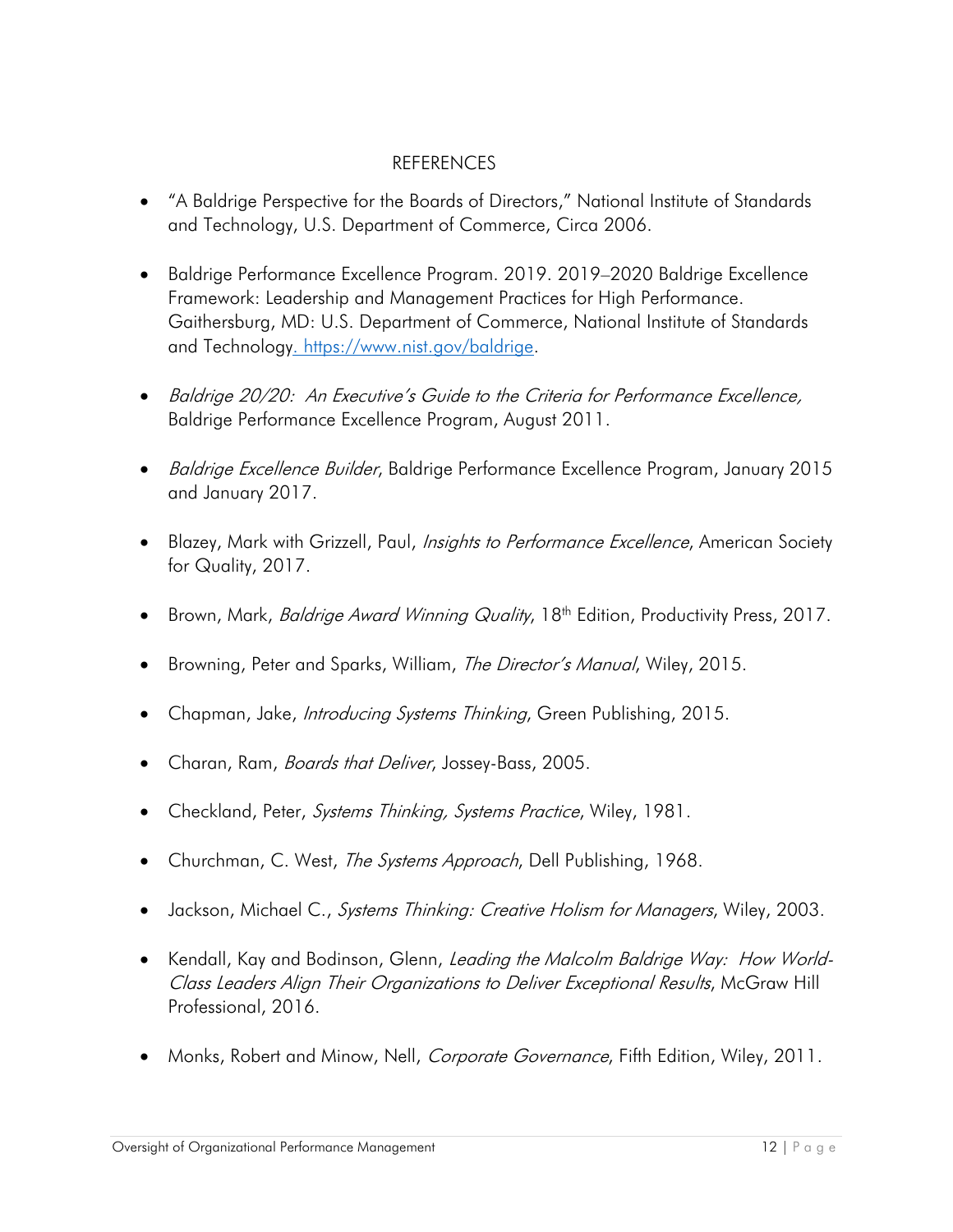- Reynolds, Alison and Lewis, David, "Teams Solve Problems Faster When They're More Cognitively Diverse," Harvard Business Review, March 30, 2017.
- Senge, Peter, The Fifth Discipline: The Art and Practice of the Learning Organization, Random House Business Books, 1990.
- Tricker, Bob, Corporate Governance, Third Edition, Oxford, 2015.
- Vinyard, John, *Baldrige for Leaders*, American Society for Quality, 2017.